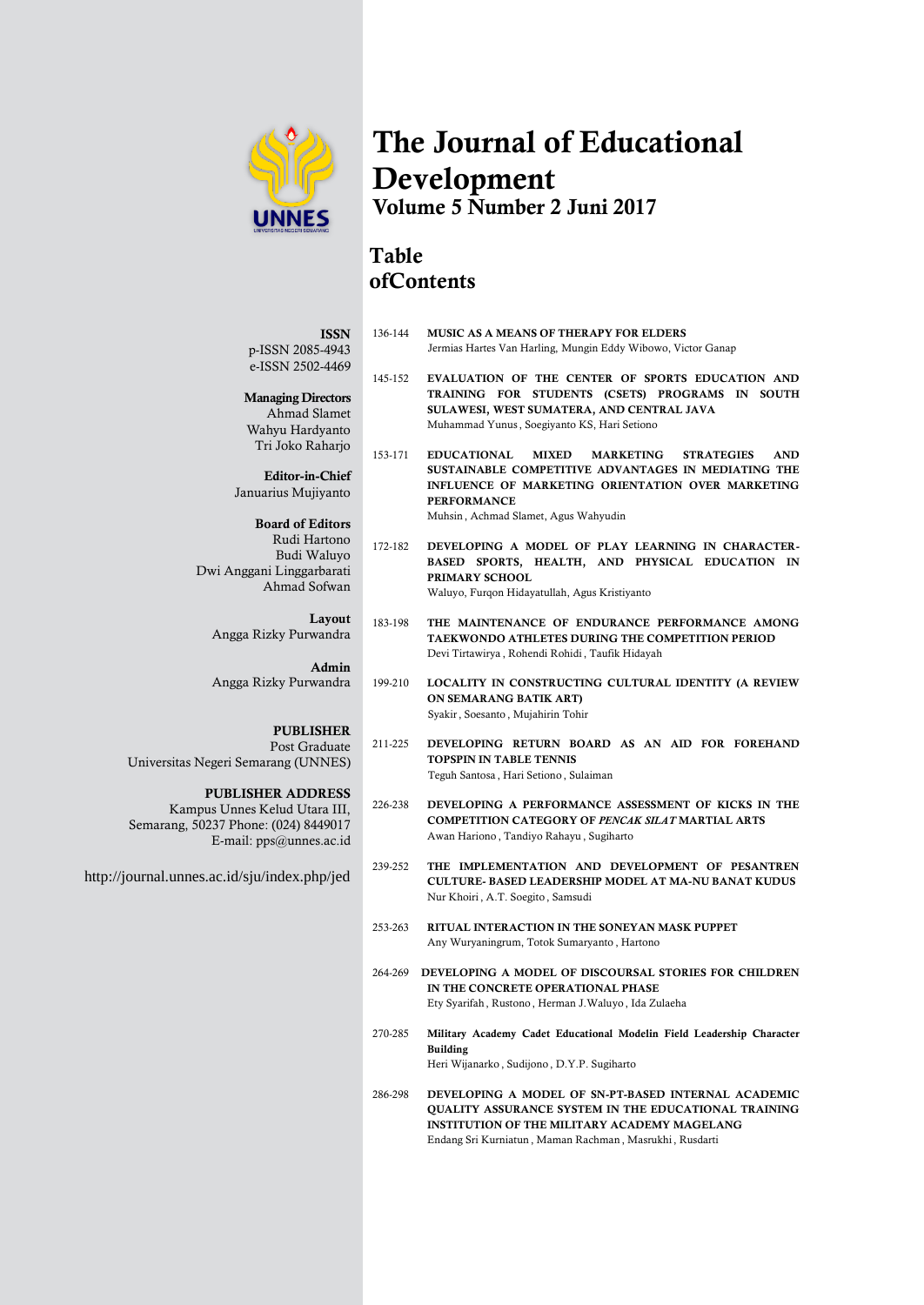



**The Journal of Educational Development**



http://journal.unnes.ac.id/sju/index.php/jed

## **DEVELOPING A PERFORMANCE ASSESSMENT OF KICKS IN THE COMPETITION CATEGORY OF** *PENCAK SILAT* **MARTIAL ARTS**

## **Awan Hariono<sup>1</sup>, Tandiyo Rahayu <sup>2</sup> , Sugiharto 2**

<sup>1.</sup> Universitas Negeri Yogyakarta, Indonesia.

2.Postgraduate Universitas Negeri Semarang, Indonesia.

| <b>Article Info</b>                     | <b>Abstract</b>                                                                                                                                                                                                    |
|-----------------------------------------|--------------------------------------------------------------------------------------------------------------------------------------------------------------------------------------------------------------------|
| Article History:<br>Received 16 January | The standard assessment of the competition category of <i>Pencak Silat</i> martial arts is not available in<br>the Special Region of Yogyakarta (DIY). The objective of this research is to develop a performance  |
| 2017<br>Accepted 8 March2017            | assessment of the competition category of <i>Pencak Silat</i> martial arts in DIY based on a review of<br>sports biomechanics. The method used in this study was research and development. The subjects            |
| Published 01 June 2017                  | were 6 fighters for the initial trial, 14 fighters for the small scale trial, and 53 fighters for the large<br>scale trial. The content validity measure was employed to determine the validity of the data, while |
| Keywords:                               | the product moment correlation was implemented to measure its reliability. The level of objectivity                                                                                                                |

*assessment, performa, tendangan, pencak silat* 

 $\mathcal{L}=\mathcal{L}$  , we can also the set of the set of the set of the set of the set of the set of the set of the set of the set of the set of the set of the set of the set of the set of the set of the set of the set of the s

was analyzed with the interrater technique (Alpha coefficients). The results of the study are as the followings. 1) The performance assessment of the kicks in the competition category of Pencak Silat martial arts in the province of DIY is highly valid; 2) The performance assessment of the kicks in the competition category of Pencak Silat martial arts in DIY is highly reliable; 3) The performance assessment of the of the kicks in the competition category of *Pencak Silat* martial arts in DIY is highly objective; 4) The performance assessment of the of the kicks in the competition category of Pencak Silat martial arts in DIY is divided into five categories, namely: very good, good, average, poor, and very poor. The conclusion of this study is that the performance assessment of kicks in the competition category of Pencak Silat martial arts in DIY is classified into five categories. It is suggested that the generalization area may be broadened and it is necessary to involve more subjects in the large-scale trial.

© 2017 Universitas Negeri Semarang

 $\mathbb{Z}$ Correspondence:

p-ISSN 2085-4943 e-ISSN 2502-4469

Jl. Colombo No.1, Caturtunggal, Kec. Depok, Kota Yogyakarta, Daerah Istimewa Yogyakarta 55281 E-mail: awan.dibha@gmail.com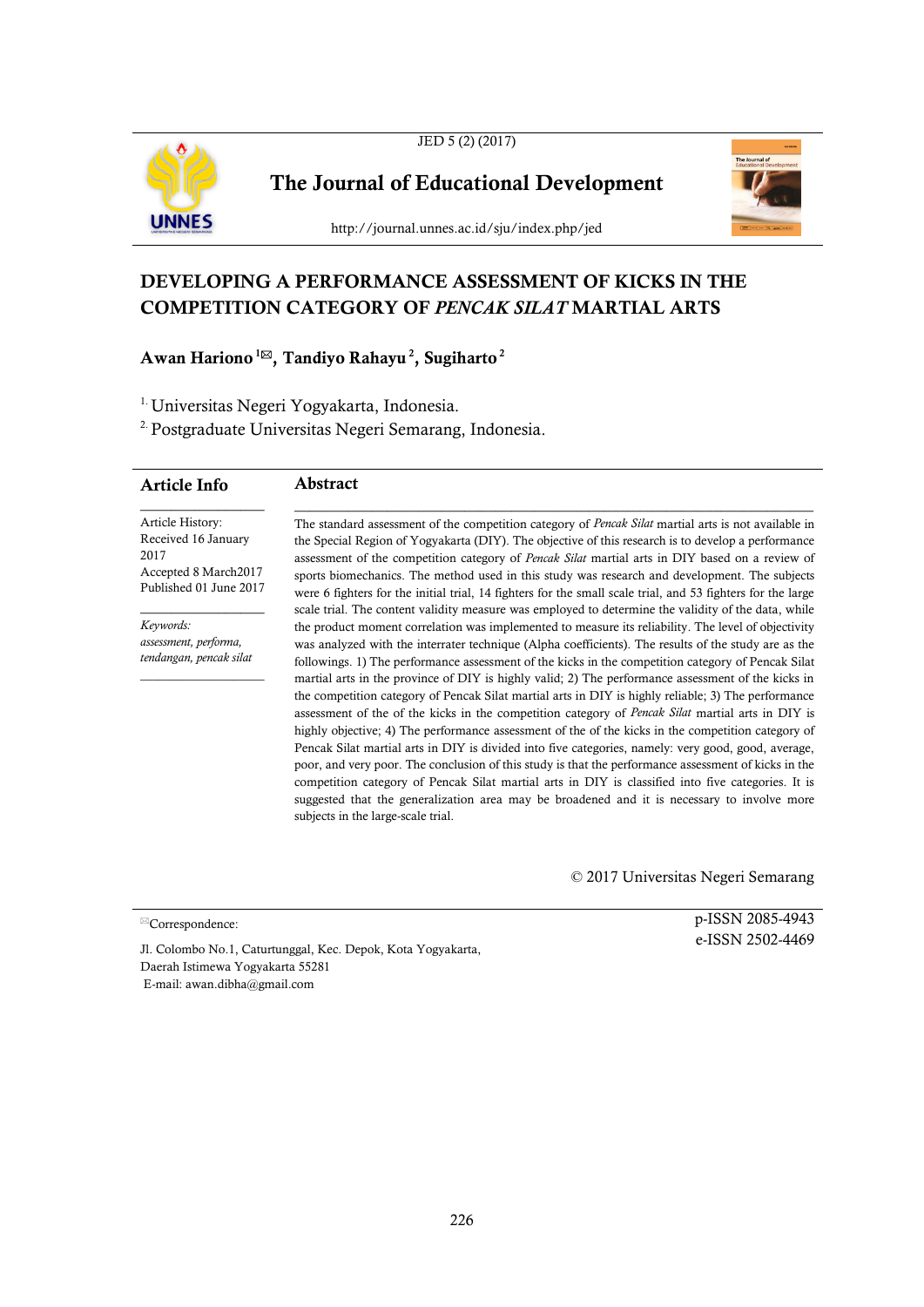## **INTRODUCTION**

The basic principle of the competition category of Pencak Silat martial arts is scoring by doing offense and defense. A score in the competition category of Pencak Silat martial arts is obtained when an offense hits the target and is not blocked by the opposing defense. In order to be able to offend and defend, it is necessary to master the skill of applying the basic techniques of the martial arts that are urgently needed. The basic techniques in the martial arts include (1) horse stance; (2) pair position; (3) step pattern; (4) defense (block and evasion); (5) offense (punch, elbow block, and kick); (6) slam/drop (Hariyadi, 2003: 16).

For novice fighters, these techniques may not be taught simultaneously but taught a sequence based on the priority scale of the use of each technique. Because kick is the dominant technique used during a competition, the technique is of particular concern during the training process. Based on his study, Agung Nugroho (2005) indicates that the kick is the dominant technique used in a competition that is 47% (Nugroho, 2005: 15).

A kick technique is an effort or process which is done by using both legs to defend and offend in order to gain as many scores as possible during the game. A kick can also be interpreted as an attack carried out by using the legs and feet as the components of the attacker. In the competition category of Pencak Silat martial arts, kicks are often used as the main weapon for offense and defense to gain scores. The score obtained through the kick technique is 2 or  $1 + 2$ . A score of 2 is obtained when a fighter can kick and hit a specific target using power. Meanwhile, the value of  $1 + 2$  is obtained when a fighter can evade, avoid, or block an attack and then strike back using a kicking technique and hit the desired target with power (Persilat, 2012: 20). In addition, a kick can also score 3 when the fighter is able to offend resulting in the opponent to fall within the competition arena.

In the competition category of the Pencak Silat martial arts, a fighter with a good kick

technique will gain many benefits during the game. Although the kick technique is as important as the striking technique, the former is more powerful than the latter. In addition, the legs have a longer range than the arms so that it will be more beneficial when used to attack. Given the magnitude of the benefit during a competition, the kick technique is very important to teach to the Pencak Silat fighters of the competition category. Therefore, in order for the kick techniques to be mastered effectively and efficiently, both the trainer and the fighter must understand each characteristic of the kick techniques being taught and learned.

(Lubis, 2004: 26) classifies the kick techniques into several types, including straight kick, stab kick, kepret kick, jejag kick, rascal kick, T kick, celorong kick, back kick, horse kick, spurs kick, sickle kick, baling kick, down kick, and gejig kick. Meanwhile, Nugroho (2001: 17) categorizes kicks into four types based on how the kick hits the target, namely: (1) front kick, i.e. a kick with the back, palms, fingertips, and heel of the foot; (2) sidekick (T), i.e. a kick with the hand, foot, and heel; (3) back kick, i.e. a kick with sole and heel of the foot; (4) arc (sickle) kick, i.e. a kick with the back, the rear end of the foot, and the heel of the foot arc.

The competition category of the Pencak Silat martial arts is a body contact sport that requires good bio-motor ability. A fighter who has the good bio-motor ability will find it easier to move effectively and efficiently. Every movement that is carried out effectively and efficiently is able to provide optimal results in the game. For that reason, the right way of performing such basic techniques is a determinant of the fighters' success in each and every game. According to Sukadiyanto & Dangsina (2011: 9), the right technique introduced at the beginning of a game will not only save energy so as to move longer and work well but is also the basic foundation towards higher achievement. Therefore, in order to learn the techniques, particularly kick techniques, it should be emphasized on correct technique of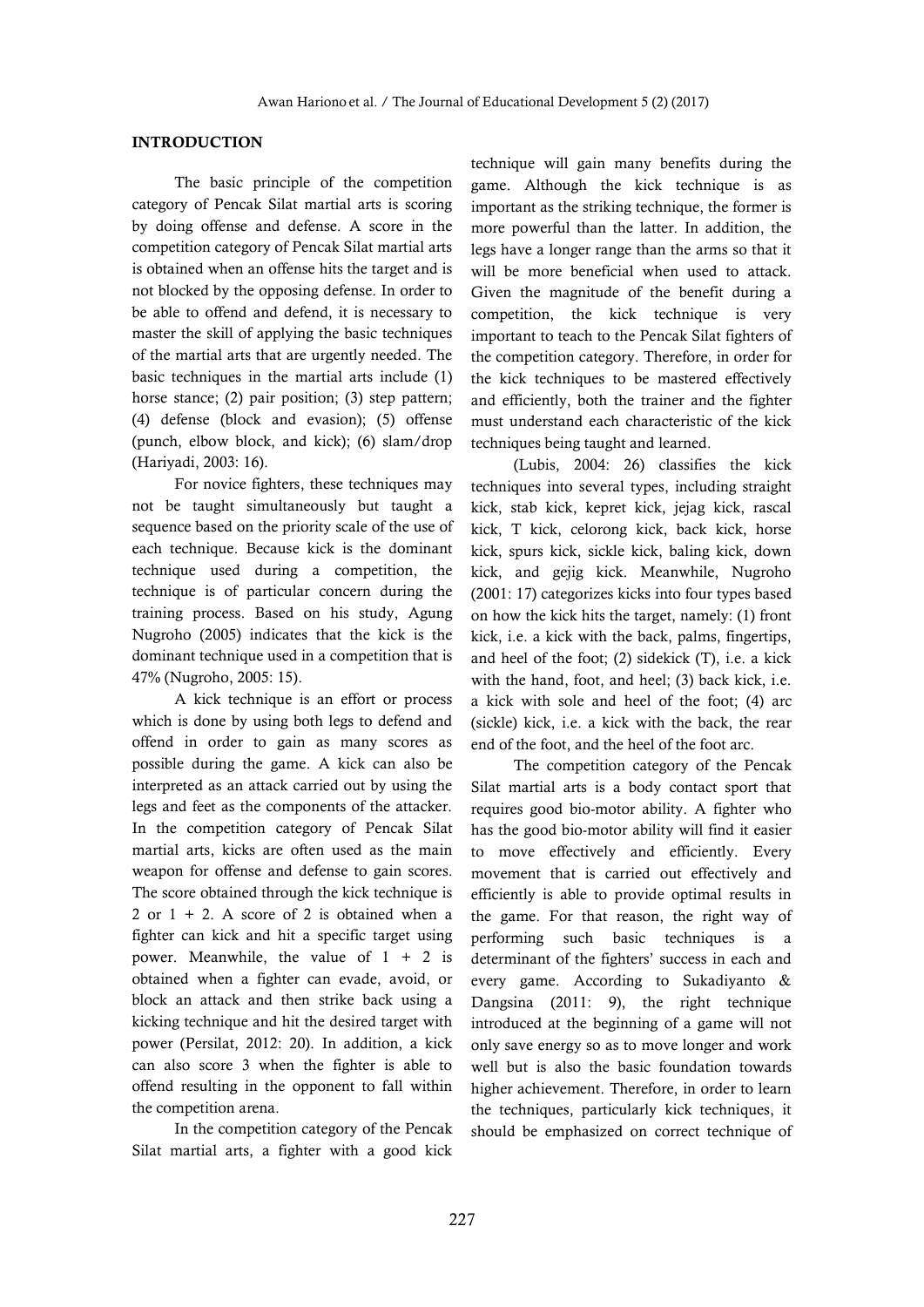motion resulting in the mastery of proper techniques of motion.

During the match, the effectiveness and efficiency of the techniques can be seen from the hit of a kick towards the target (impact) and the effect resulted from the hit. A kick technique that provides a score in the game is a kick technique that hits a target area with power (making a loud sound) unhindered by any defense and it changes the opponent's position. In addition to a good bio-motor capacity, it also needs an ability to perform good and right motion techniques.

The implementation process of studying the kick techniques need to be considered carefully. The coach takes an important role in introducing the correct technical motion to the learners. In order to obtain effective and efficient results, they must be guided and their performance evaluated for the errors they committed and they need information about ways of doing the right motion. Thus the learners are always controllable and have an idea of the kick technique to be performed. In fact, rarely does a coach correct techniques during the training process. The coach merely presents the materials through demonstration or examples, so that many learners do not master the technique properly. As a result, although many learners are trained from early ages, their motion technique is not perfect because the trainer is obsessed with a competition that the trainees have to join a match even though their mastery of the technique is not perfect. Viewed from such condition, there are a lot of fighters who implement such technical motion ineffectively and inefficiently, during the match thus impeding their achievement.

The kick techniques must be implemented in several motion stages, namely, starting from the initial position, implementation (take off, forward, and impact), as well as a final position (backward and ready stance). Considering the complexity of the motions during the implementation of the kick techniques, it is necessary to employ a standard implementation in order to simplify training and accelerate the trainees in mastering the techniques. Therefore, the process of mastering the kick techniques not only relies on quick observation but also needs the support of science and technology. Given that the motions in the martial arts need kick techniques performed with a particular rhythm of explosive motion, it seems that there is not any clear mistake while implementing the kick techniques.

From the observation results, the mistakes that often occur during the implementation of the kick technique in martial arts are those of togok, hips, knees, and feet fulcrum positions. This happens because the coach does not have clear standards for the implementation of the kick techniques from the initial position until the final one. The assessment of the results of the kick technique implementation is based only on the effectiveness of the motion performed during matches but ignores the efficiency values of the motion.

Up to this moment, the assessment of the level of the fighters' mobility in the kick techniques is based only on the coach's observation during the training process. As a result, the element of subjectivity in the assessment is still dominant. Therefore, it is necessary to formulate a measuring tool that can be used to evaluate the fighters' ability to implement the kick techniques. Subsequently, the achievement of every exercise program can be assessed for the benefits of the future coaching.

Assessment is an important aspect of the process of learning and training. Through such assessment, the teachers and coaches are well informed regarding the progress of the athletes' learning and training, so that its successes or failure in learning and practicing the martial arts is identifiable. In order to administer proper assessment it is necessary to test, measure, and evaluate properly. The quality measurement of kick techniques in martial arts needs a valid and reliable test. However, such a test is unavailable in Indonesia.

The observation results show that there is no tool or measuring instrument that can be used to measure the motor skills of kick technique in martial arts. The assessment for the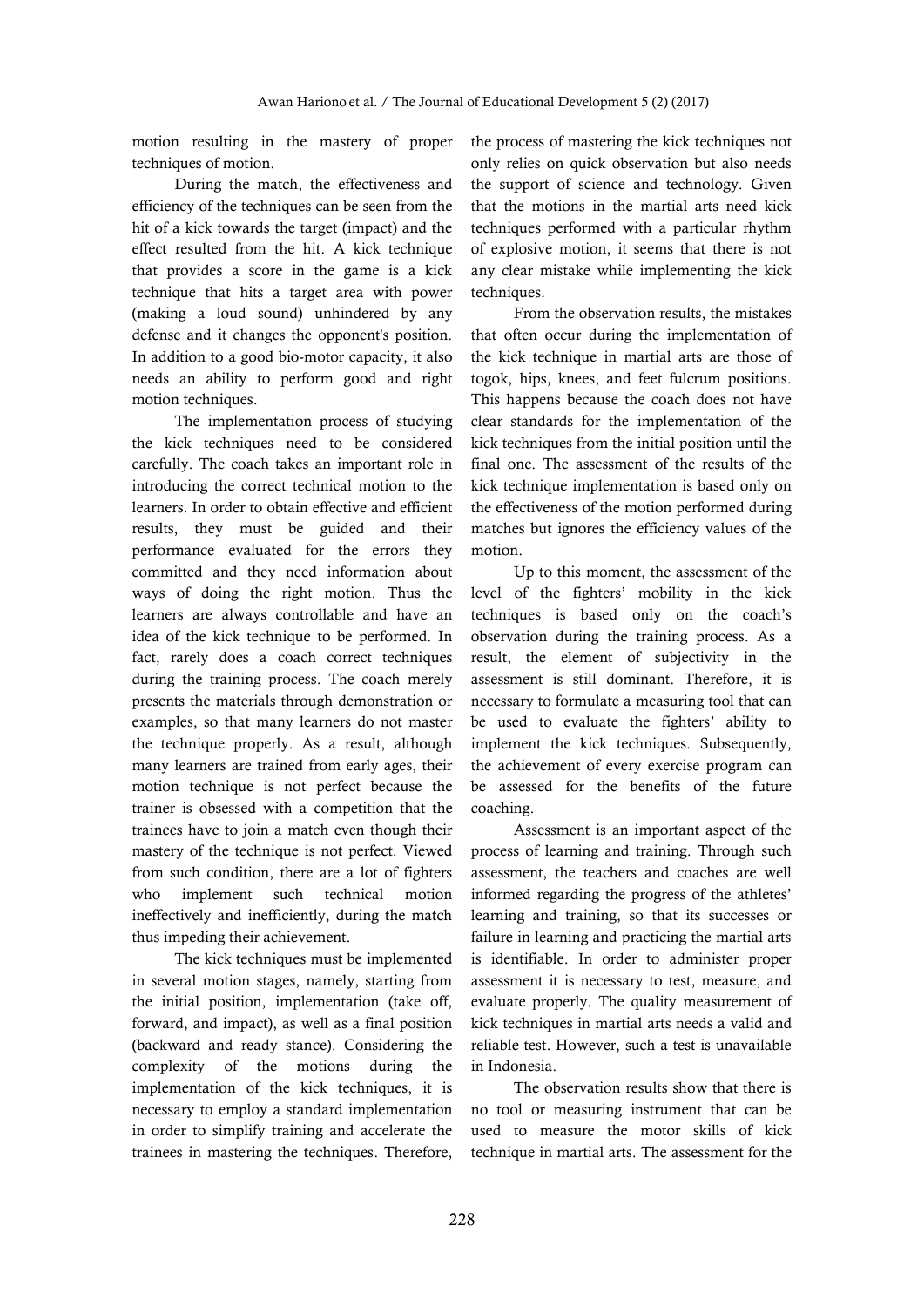success of any kick performed by the fighters is still dependent on the results of coach's observations. As a result, the standard to assess the implementation of the kick technique is still subjective. Therefore, it needs an instrument that can be used as a yardstick to judge the success of kick technique learning in martial arts, especially that of competition category. An instrument is a measuring tool used to obtain both quantitative and qualitative information regarding the variations of the characteristics of the objective assessment variables.

Based on the above realities, the performance assessment of kicks in the martial arts, especially that of competition category needs to be designed through research. The preparation of such assessment in martial arts is important to know the proficiency level of the kicks that have been taught to the fighters. Therefore, the assessment of the level of motor skills in martial arts kick technique can really be administered objectively. In addition, the performance assessment of kicks in the martial arts is can be used as input and reference for the martial arts coaches to be more creative in choosing a test and developing the kick technique motion in martial arts.

In the competition category of martial arts, the success of the kick is determined by the fighter's ability to perform a series of movements simultaneously. The coaches and fighters must have the ability to identify and analyze every stage of the kick techniques implementation; the coaches and fighters must have good knowledge of biomechanics. Given that the athletes who understand the laws of mechanics find it easier to learn and master the skills being trained, it is possible for the fighters to move faster and better in line with the quantity and quality of the exercise (Bartlett, 2007: 2). Related to benefits for the coach, More in Hughes & Franks (2008: 264) states that "A primary function of every coach is to provide athletes with the opportunity to acquire, refine and learn skills that will produce a successful performance in competition".

In sports activities, biomechanics knowledge has enormous benefits for the coach to resolve the issues that are directly related to the objective conditions in the field. Through knowledge of biomechanics, the trainer can examine and put the motion as a key element in the sports. In addition, by understanding biomechanics it expected to further facilitate coaches in an effort to (1) analyze the techniques properly and carefully, (2) develop new techniques, (3) select appropriate equipment, and (4) improve appearance (Payton, 2008: 1-2).

One of the advantages of the coaches who understand the science of biomechanics is that they are more confident in providing exercises because they know the efficiency of every motion of the techniques being taught. Therefore, in teaching motion skills of the techniques, the coaches are not only based on their experience acquired as athletes but they may choose a more precise method based on scientific reasons why the motion should be practiced. This is in accordance with the opinion of McGinnis (2005: 7) who states that "an analysis of technique deficiencies of an athlete can assist the coach or teacher in identifying the type of training the athlete requires to improve".

The range of the motion of the kick techniques includes the initial position, implementation, and a final position. The initial position in martial arts is often referred to as tidal position. The initial position is the basic position to implement every motion technique in martial arts. (Nugroho, 2001: 38) defines pair position as a standby position to defend or attack in patterns and to be performed at the beginning and end of the motion range. Moreover, the tidal position can also be interpreted as a tactical position to face an opponent in attack or defense pattern (Lubis, 2004: 10). In martial arts, there are various kinds of pair position which are often used both in training and matches. In order to have similar perception of the pair position, PB IPSI standardizes the motion of pair position into: (1) the position of pair one; (2) the position of pair two; (3) the the position of pair three; (4) the position of pair four; (5) the position of pair five; (6) ) the position of pair six; (7) ) the position of pair seven and (8) the position of pair eight. Based on a review of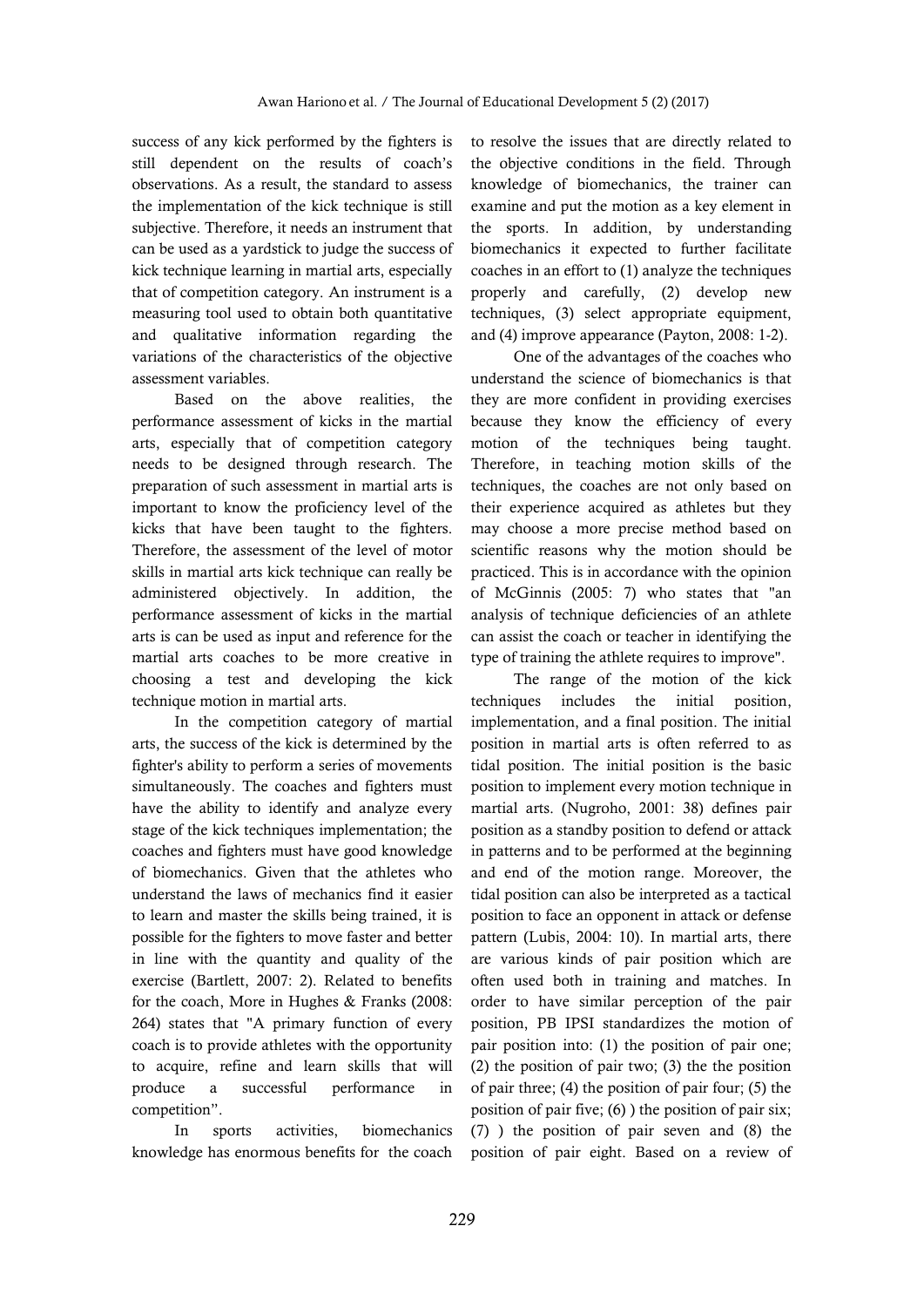sports biomechanics, the eight pairs of position have different functions for each motion of the kick techniques performed by the fighters. For example, the most efficient pair position to do a front kick is the position of pair one. Therefore, the pair position one has a shorter trajectory distance and the position of the foot is in a straight line; it will be more efficient when applied to implement the front kick technique.

Viewed from the motion process, the implementation phase of the kick techniques can be divided into three series of motion, namely: by the time of take-off, forward, and hit the target (impact). The success of kicks in the competition category of martial arts is determined at the implementation stage. Therefore, the implementation phase should be done properly for the efficiency of the motion. Bompa & Haff (2009: 62) state that the correct technique has a very high level of efficiency  $(good techniques = high efficiency)$ . The factors that affect the efficiency of the motion during the implementation phase include (1) the predominant performance of leg muscle, (2) the trajectory kick, (3) the movement of the hip, (4) the position of togok and the head, (5) the position of the arm, and (6) impact (hit of the feet on the target).

The final position of the motion of the kick techniques is divided into two sets of motion, that is the backward and ready stance. In the motion of kick techniques, there is no follow through motion due to a concentric and eccentric muscle contraction. In addition, the motion of kicks in the training process is cyclic so that there are often frequent repetitions of the same movement. In a final motion of the kick technique, the analysis is preferably focused on the positioning of the foot pivot and the point of the body weight. The point of the body weight is affecting the balance of the fighters after a shot, because of the external influences that may cause the point of the fighetr's body weight positioned beyond the body. If the fighter can not maintain the level of balance after a shot, it will cause the fighter to face difficulty in doing the next motion.

Considering the motion of the kick techniques from the initial position up to the final position, it can be seen that every phase of motion is influenced by the internal and external style acting on the body of the fighter. The principles of mechanics greatly affect the performance of the fighters at the time of the kick technique motion. The mechanics' principles that can affect the performance of the kicks techniques in the martial arts include acceleration, balance, leverage, force, and impulse-momentum.

## 1. Acceleration

The application of acceleration when kicking is determined by 1) the initial acceleration shortly after take-off, 2) the force used for kicking, 3) the time during which the force is generated, and 4) the length of the leg. Acceleration is the change of velocity per one unit of a certain time. Acceleration in the kick technique occurs when the foot fulcrum starts to take-off until the moment before the impact. Acceleration is supposed to obtain additional force so as to increase the magnitude of the momentum during impact on the target.

2. Center of Mass and Balancing

At the time of the kick, the location of the gravity center of the body will change at each stage of implementation in line with the position and will affect the motion of the technique performed. The lower the location of the center of the body mass, the more balanced and stable the body is although it requires a larger force to initiate the motion. In the competition category of the martial arts, one indicator of success is when the incoming kick hit the target and the opponent finds it difficult to defend, evade, or catch. It shows that the kick requires a good speed capability from the fighter. Besides, the implementation the kick technique requires a series of movements that must be carried out simultaneously, from the stepping up the motion to cracking the foot on the target back to the initial position. Therefore, the level of necessary balance required by the fighter at the time of implementing the kick technique is the unstable equilibrium.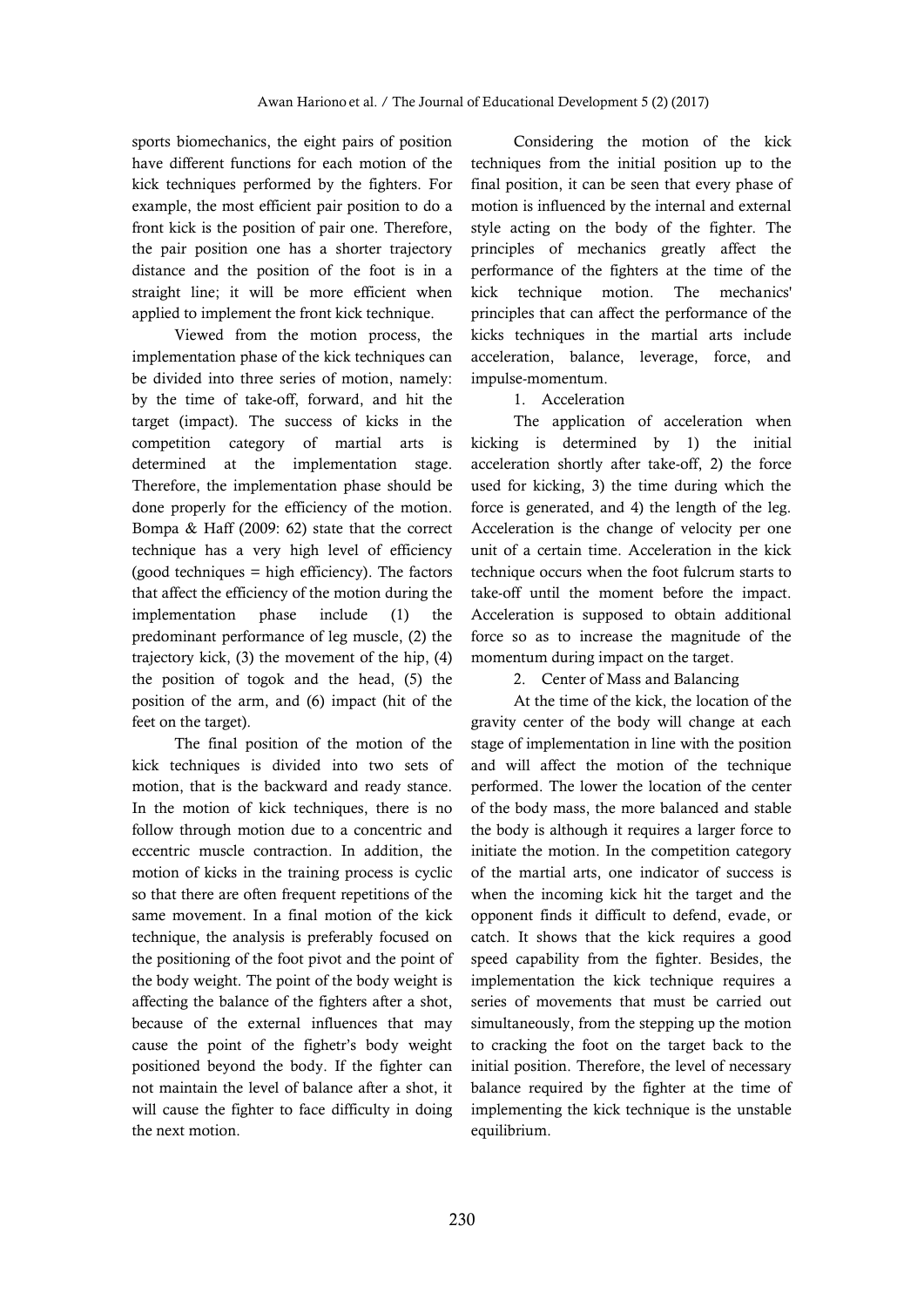The step and swing motion of the leg during the kick technique implementation very much determines the outcome of the kick techniques. The sooner the step is taken, the better it facilitates the motion of the fighter in kicking. Therefore, the emphasis on center mass one of the keys to the success of the implementation of the kick. In other words, the amount of flex of the knee will also give effect to the equilibrium level of the fighter at each stage of the kick techniques.

## **Levers**

Levers are used to gaining the mechanical advantage, where a small force applied would be changed to cope with and raise a considerable burden. The longer arm swings, the faster its acceleration is. The application of the levers in kick techniques is when the fighter takes off and impacts on the target. Placement pivot foot and leg swing as the levers has a considerable influence on the results of the kicks performed by the fighter.

#### *Force*

A force is a unit that has a direction so it belongs to the magnitude of a vector. Newton's first law states that "If a resultant force acts on a zero object, then the object is stationary (not moving) or will move in a straight line". A resultant force is the sum of forces acting on the object. In the implementation of the kick techniques, a fighter with high and great posture will provide greater force to the target at the time of impact, because the great posture will also produce greater force. Besides, the force is also influenced by the speed. The higher the speed, the greater the force applied at the time of doing the motion.

### **Impuls-Momentum Law**

Momentum is the result of multiplying mass by speed and every change in momentum is proportional or equal to the impulse producing it. The amount of momentum will affect the two colliding objects. In the implementation of the kick techniques, the force is done in the same direction as the motion so

that the body mass and speed of motion when performing the technique will determine the amount of momentum in the implementation of the kick.

## **METHODS**

This research can be classified as research development, which is a process or steps to develop or improve a product. The product mentioned in this study is a form of performance assessment of the kicks in the martial arts that is expected to be used to estimate the truth of motion techniques performed by fighters of the competition category. The development model in this study followed the steps of the model of R & D (Borg & Gall, 1983: 774-787) dividing it into four stages, namely (1) the initial analysis, through research and information gathering; (2) the development of the test, through planning up to testing; (3) the creation of tests manual; (4) dissimilation and implementation.

The trial of the performance assessment model of the kicks in the martial arts was performed three times. The first trial performed on some fighters in order to ensure that the test developed could be administered by the testees. The second trial was carried out on a small scale in order to find the reliability and validity of the test. Meanwhile, the third trial was carried out on a large scale containing several staged groups with the goal of determining the norm. The design of the performance assessment of the kicks in martial arts in the trial includes procedures including the place and the implementation guide.

The subject of the trial in this research was distinguished according to the trial design, i.e. the initial trial, the small-scale trial, and the large-scale trial. The initial trial was attended by six fighters, the small-scale envolved 14 fighters who were actually the athletes of the regional training center of DIY, and the large-scale trial employed 53 athletes from districts/municipalities training centers in the province of Yogyakarta. The type of data obtained in this study could be divided into two types, namely quantitative and qualitative data.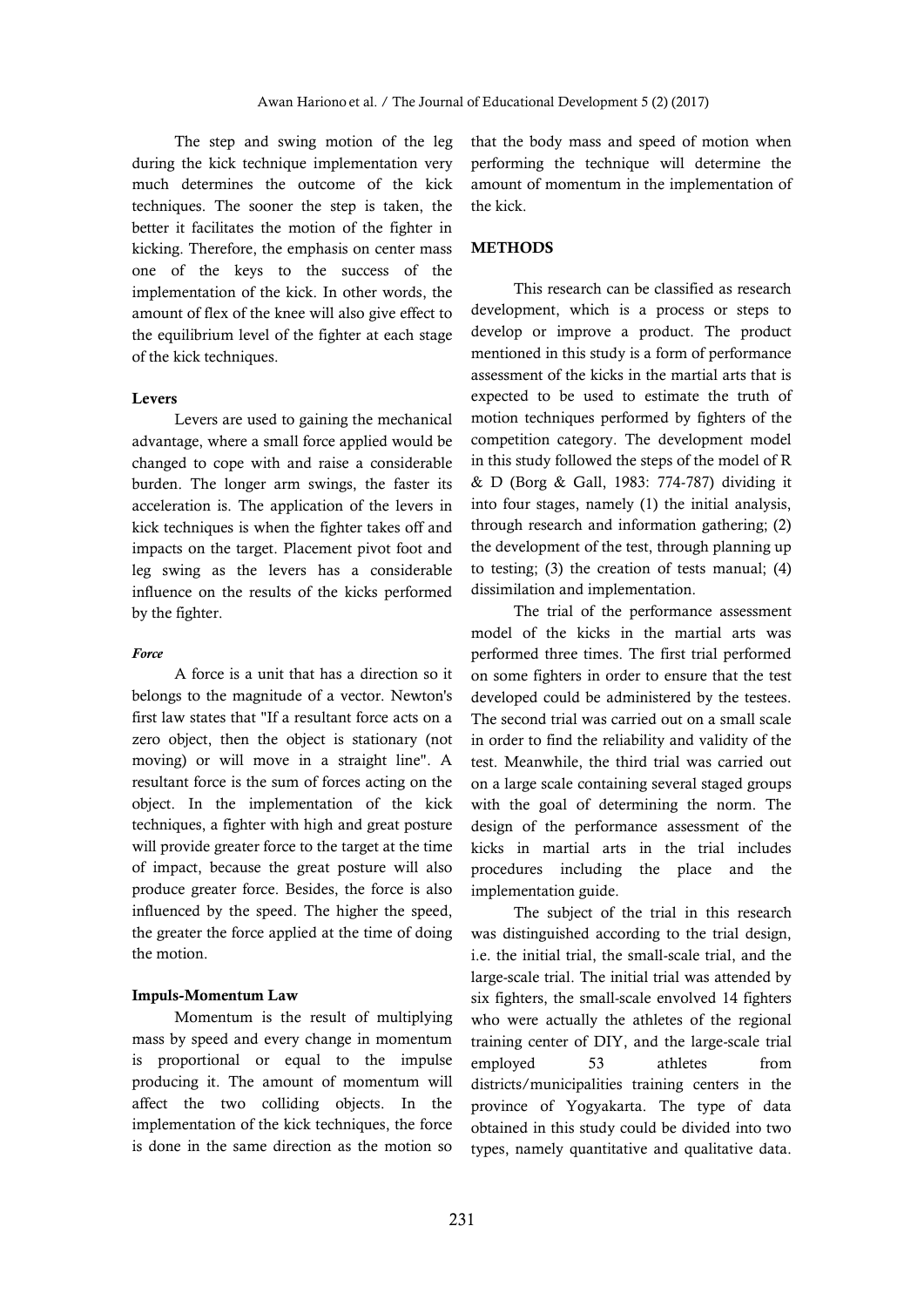The qualitative data was obtained through a Focus Group Discussion (FGD) while quantitative data was obtained through the performance of the fighters at the time of kicking.

The data analysis technique used in this study was quantitative and qualitative descriptive. The qualitative data analysis was resulted from the experts' assessment of the quality of the motion techniques during the trial phases either on the small or large scale. Meanwhile, the quantitative descriptive analysis could be explained as follows. (a) The validity of this research was proved using the content validity that is the opinion of the experts who were competent in martial arts and sports biomechanics science; (b) the level of the test reliability in this study was proved using agreement among the experts who were competent in martial arts using Kappa; (c) the level of objectivity of the study was proved by using interrater analysis (Alpha coefficients).

#### **RESULTS AND DISCUSSION**

#### **Results**

Trial data is data that is used before the actual data withdrawal. The data obtained from the assessment of the experts associated with the actual data retrieval that is expected to produce a product of the research that is performance assessment of kicks in the competition category of martial arts in DIY. The resulting product is expected to be used as an instrument for (1) assessing the capabilities of implementing the athletes' kick techniques in the competition category of martial arts in DIY; (2) determining the validity, reliability, and objectivity of the performance assessment of the athletes' kicks in the competition category of martial arts in DIY; (3) providing knowledge for trainers and coaches in designing exercise programs which are appropriate to the training process for the athletes of the competition category of martial arts in DIY.

#### **Expert Validation**

An expert validation is a process of assessing whether or not the draft of the initial product to be tested is feasible both in a small scale and large scale. The initial product of the performance assessment of the athletes' kicks in the competition category of martial arts in DIY needs to be validated by the experts prior to the small scale trial. The initial draft was validated by experts associated with this research, i.e. those who work in the field of coaching techniques in martial arts, practitioners of martial arts, and sports biomechanics expert. In addition, the draft of the initial product was consulted to experts accompanied by an evaluation sheet containing the quality content and construction of the instrument as well as suggestions and comments of experts to the draft of the initial product that has been made.

#### **Data analysis**

The results of the experts' validation to the initial product of the performance assessment of the athletes' kicks in the competition category of martial arts in DIY was used as a guide to state whether the product is feasible to be tested on the small scale and large scale trials. Based on the calculations using percentages it was shown that 91.80% of experts agreed and 8.20% of them disagreed with it. This indicates that the initially proposed product could be declared eligible to be tested on a small scale trial because the percentage of experts agreeing was greater than the percentage of experts who disagreed with it. Therefore, it can be concluded that the performance assessment draft of the competition category of martial arts in DIY has met the requirement of the content validity identified through the expert judgment so that it fulfilled the requirements to be tested on a small scale.

Moreover, from the expert assessment of the initial draft, there were some input and suggestions for repair before the trial. Among them are (1) the assessment indicators were to be simplified by classifying them into three stages: the initial position, implementation, and final position; (2) the initial position was to be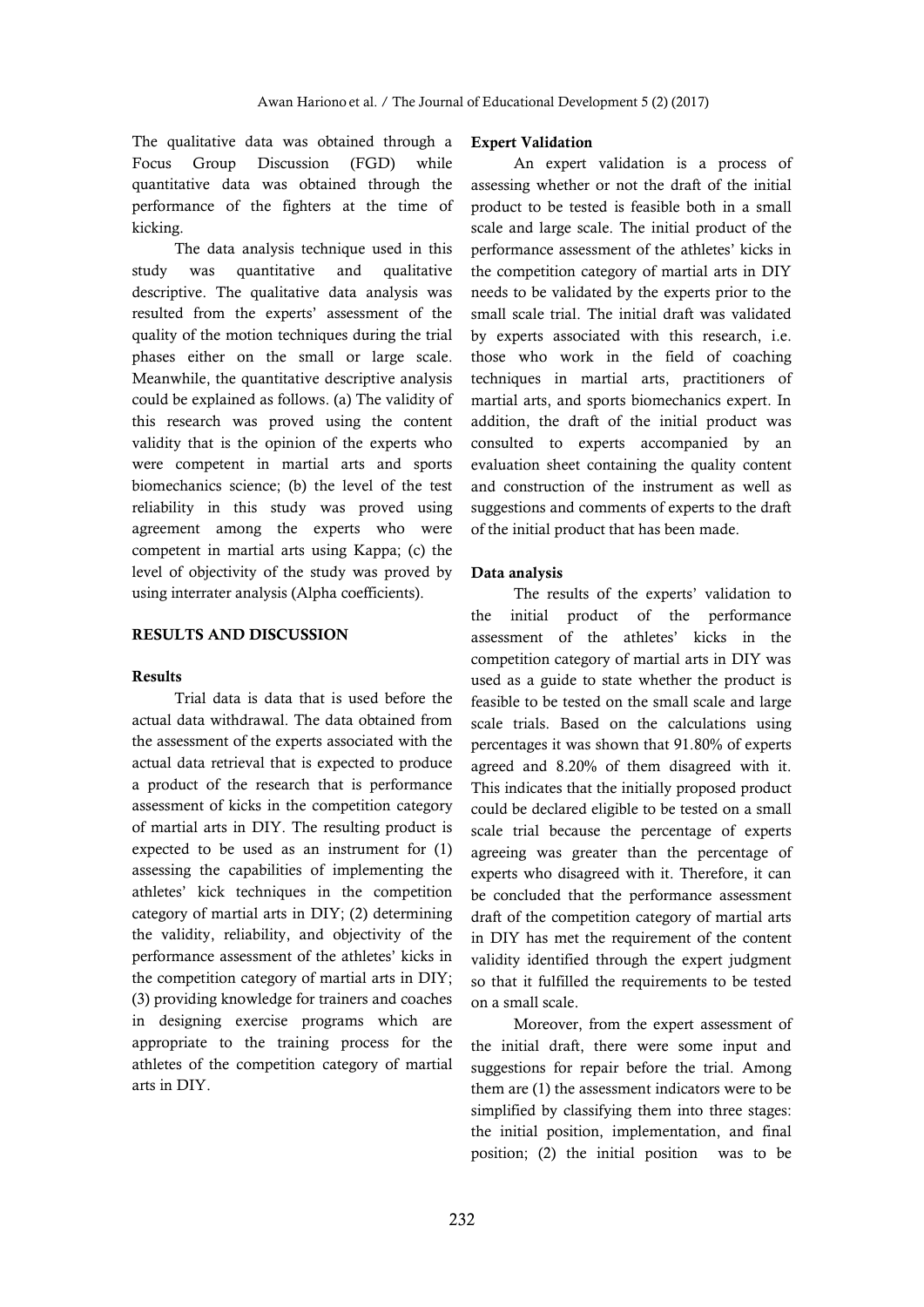adjusted with the appropriate pair position; (3) the sickle or crescent kick was to include the magnitude of angle rotation of the foot pivot; (4) the impact to the target should take into account differences in institution; (5) in the implementation of the front and crescent kick there was a change in the use of the term 'snap'; (6) the range of scores was to be made wider.

Based on the advice and input from the experts on the improvement of the initial product, the draft was then revised as a material to be tested in a small group trial. Of all the suggestions and input, some were discussed based on the researchers' argument. After revisions, the experts stated that the draft of the performance assessment of the kicks in the competition category of martial arts in DIY could be directly tested in a small scale trial.

#### **Small-Scale Trial Data**

The small scale trial functioned to see to the extent of which the initial product could be used. In order to apply the initial product, the researchers involved athletes of the regional training center in DIY amounting to 14 athletes; the trial was conducted in Hall Beladiri FIK UNY on July 6, 2015. The initial product was tried while recording the motion of the techniques implemented by the subject, namely the technique motion of the front kick, crescent kick, side (T) kick, and back kick. Furthermore, the experts observed it through the video recording to see the quality of the technique motion performed by the subject. The results of the experts' observation were in the form of technical scores with a range of 1 to 5. The results of the experts' assessment of the 14 subjects in the small scale trial are as follows. (1) Jugde I's mean score was 3.9; (2) judge II's mean score was 3.9; (3) judge III's mean score was 4.5. These results indicate that the initial product fulfilled the item criteria because the average scores of the three judges were almost the same. The objectivity test to the three raters' assessment using Cronbach Alpha, resulted in the value of 0.934 at the significance level  $\alpha$ : 0.05. Therefore, the test results of the preparation of the performance assessment of

the kicks in the competition category of martial arts in DIY can be considered an objective and qualified to be tested on a large scale trial.

### **Large-Scale Trial Data**

The large-scale trial was done after the small-scale trial had been fulfilled. The largescale trial was applied to 53 fighters of the competition category fighters of the residential/municipal training centers participating in the Provincial Sports Week (Porprov) in DIY. The large-scale trial was conducted in FIK UNY Martial Arts Hall on September 7, 2015.

In the large-scale trial, each subject implemented the front, crescent, and side (T), and back techniques scored by the experts. The scores of the techniques were taken from the average scores given by the experts. The largescale trial resulted in trial scores from the implementation of the techniques. The data of the test results of the kicks performed on the large scale trial are presented in Tables 1, 2, 3, and 4.

#### **Table 1.** Scores of the Front Kick Technique

|                               | Right  | Left   |
|-------------------------------|--------|--------|
| N                             | 53     | 53     |
| $\sum_{\text{Lowest Score}}$  | 294    | 282    |
| $\sum_{\text{Highest}}$ Score | 412    | 394    |
| Mean                          | 351.94 | 344.44 |

|  |  |  | Table 2. Scores of Cycle-kick Technique |  |
|--|--|--|-----------------------------------------|--|
|--|--|--|-----------------------------------------|--|

|                       | Right  | Left   |  |
|-----------------------|--------|--------|--|
| N                     | 53     | 53     |  |
| $\Sigma$ Lowest Score | 267    | 264    |  |
| $\sum$ Highest Score  | 398    | 386    |  |
| Mean                  | 354.63 | 343.81 |  |

|                              | Right  | Left   |
|------------------------------|--------|--------|
| N                            | 53     | 53     |
| $\sum_{\text{Lowest Score}}$ | 255    | 214    |
| $\sum$ Highest Score         | 378    | 323    |
| Mean                         | 312.67 | 270.13 |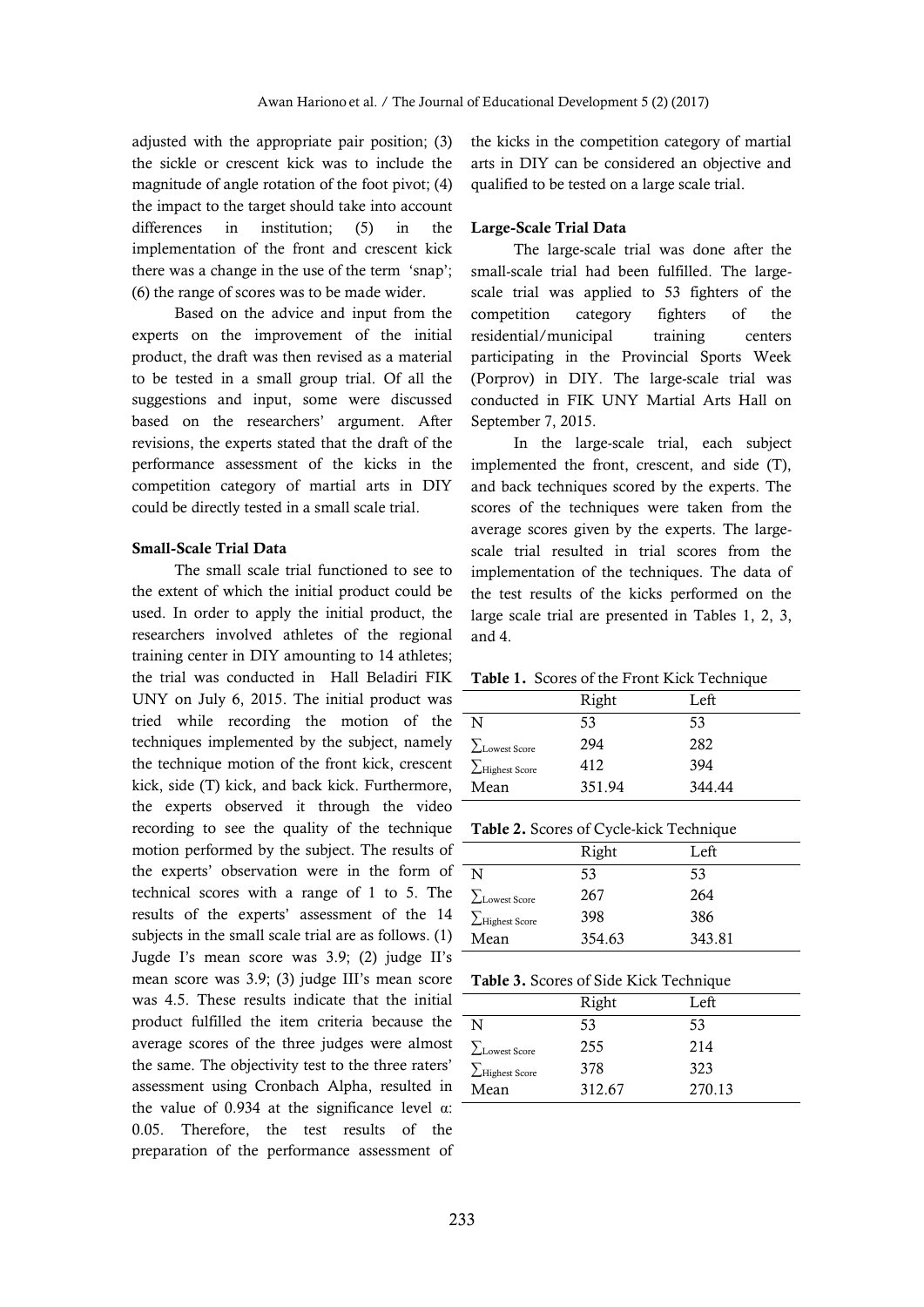|                      |        | <b>Table 4.</b> Scores of the Back Kick Technique | Side (T)                                     | 0.893 |  | 0.30 | Valid |
|----------------------|--------|---------------------------------------------------|----------------------------------------------|-------|--|------|-------|
|                      | Right  | Left                                              | Back                                         | 0.817 |  | 0.30 | Valid |
| N                    | 53     | 53                                                |                                              |       |  |      |       |
| <b>LLowest Score</b> | 212    | 234                                               |                                              |       |  |      |       |
| $\sum$ Highest Score | 346    | 328                                               | Based on the average correlation, it can be  |       |  |      |       |
| Mean                 | 284.40 | 276.02                                            | inferred that the tests have a high level of |       |  |      |       |

**Table 4.** Scores of the Back Kick Technique

To prove whether the performance assessment of the kicks for the fighters of the competition category in DIY is appropriate and feasible, it is necessary to test for normality, validity, reliability, and objectivity. The results of the data analysis can be presented as follows.

## **Normality test**

The normality test aims to determine whether the samples from a population are normally distributed. The evidence of the normality test in this study was obtained from applying the Kolmogorov-Smirnov test. The data analysis resulted in the followings: (1) The front kick provided Asymp Sig of  $r0 = 0.719$ ; (2) The crescent kick gave Asymp Sig result of  $r0 =$ 0.768; (3) the sidekick (T) obtained Asymp Sig by  $r0 = 0.814$ ; (4) the back kick gave Asymp Sig of  $r0 = 0.794$ . The results of the above analysis show that the overall data were normally distributed. Therefore, the performance assessment of the fighters' kicks of the competition category in DIY was eligible for analysis.

#### **Validity test**

The validity of the instrument was through a factor analysis by means of correlating the total item scores of the observations with the total score. The results of the inter-rater correlation coefficient calculation can be seen in Table 5.

**Table 5.** Levels of Test Validity of the Pencak Silat Kicks in Martial Arts of the Category

validity. Therefore, the performance assessment of the athletes' kicks on the competition category of martial arts in DIY is qualified to measure the quality of the fighters' kick techniques of the competition category in DIY.

#### **Reliability test**

The reliability of this research data was measured by test-retest. The statistical analysis used the Product Moment Correlation. The reliability of the test was measured by correlating the performance the first test of the kick performance to the test scores of the second one. The analysis resulted in  $r = 0.0911$  for the front kick;  $r = 0.740$  for the crescent kick;  $r =$ 0858 for side (T) kick;  $r = 0814$  for the back kick. Therefore, the four tests can be considered reliable making it eligible to measure the quality of fighters' kick techniques of the competition category DIY.

#### **Objectivity test**

The objectivity test was performed employing three experts, consisting of a practitioner in the field, an expert in coaching, and an expert in the field of sports biomechanics. The results of the experts' scores were then analyzed using the technique of Intraclass Correlation Coefficients (ICC) on SPSS. The results of the calculation of the level of objectivity of the tests are presented in Table 6.

**Table 6.** Results of Objectivity test of the front kick

| Silat Kicks in Martial Arts of the Competition<br>Category in DIY. |           |            |      |              | N<br>$\Omega$ | Indicato         | Correlatio<br>n Coef. | Critica | Notes.   |
|--------------------------------------------------------------------|-----------|------------|------|--------------|---------------|------------------|-----------------------|---------|----------|
|                                                                    |           | Coef.      |      |              |               |                  |                       |         |          |
| No.                                                                | Kick Type | Corelation | Crit | <b>Notes</b> |               | <b>Initial</b>   | 0.709                 | 0.266   | Objectiv |
|                                                                    | Front     | 0.968      | 0.30 | Valid        |               | position<br>the  |                       | 0.266   | Objectiv |
| 2.                                                                 | Sicle     | 0.860      | 0.30 | Valid        | 2             | Вy<br>of<br>time | 0.739                 |         |          |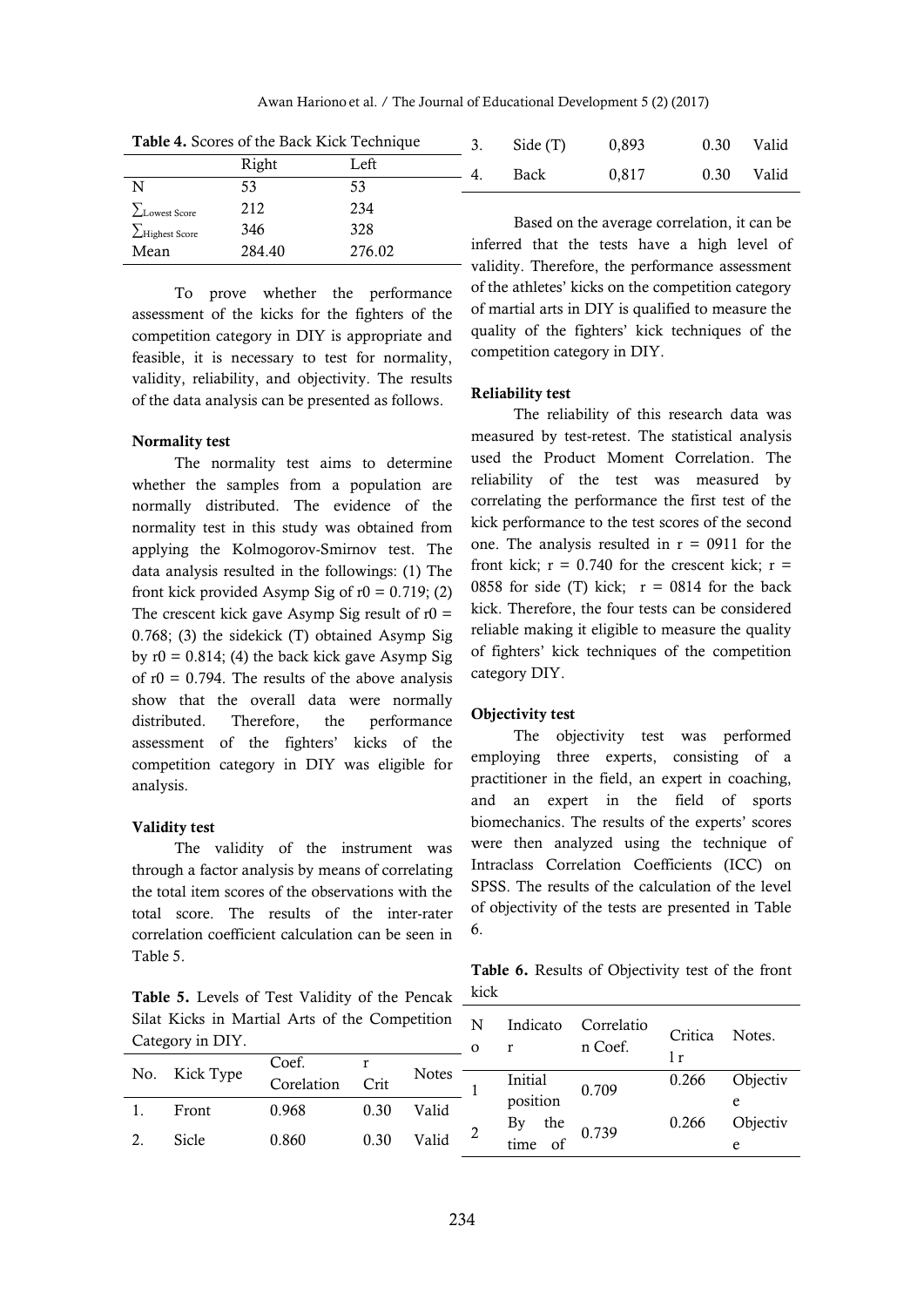Awan Hariono et al. / The Journal of Educational Development 5 (2) (2017)

|   | Take Off       |       |       |          |
|---|----------------|-------|-------|----------|
| 3 | Foreward       | 0.780 | 0.266 | Objectiv |
|   |                |       |       | e        |
| 4 | Impact         | 0.854 | 0.266 | Objectiv |
|   |                |       |       | e        |
| 5 | Final          | 0.604 | 0.266 | Objectiv |
|   | position       |       |       | e        |
| 6 | <b>Initial</b> | 0.704 | 0.266 | Objectiv |
|   | position       |       |       | e        |

The results of the calculation presenten in the above table show that all phases of the front

kick are highly objective.

<sup>4</sup> *Impact* 0.612 0.266 Objectiv e 5 Final Final 0.642 0.266 Objectiv<br>position 0.642 0.266 e e

The results of the calculation presenten in the above table show that all phases of the side kick (T) are highly objective.

**Table 9.** Results of Objectivity test of back kick

| <b>Table 7.</b> Results of Objectivity test of sicle kick |                                  |                       |                |               |  |  |  |  |
|-----------------------------------------------------------|----------------------------------|-----------------------|----------------|---------------|--|--|--|--|
| N<br>O                                                    | Indicato<br>r                    | Correlatio<br>n Coef. | Critica<br>1 r | Notes.        |  |  |  |  |
| 1                                                         | Initial<br>position              | 0.709                 | 0.266          | Objectiv<br>e |  |  |  |  |
| $\overline{2}$                                            | the<br>By<br>time of<br>Take Off | 0.597                 | 0.266          | Objectiv<br>e |  |  |  |  |
| 3                                                         | Foreward                         | 0.621                 | 0.266          | Objectiv<br>e |  |  |  |  |
| 4                                                         | Impact                           | 0.736                 | 0.266          | Objectiv<br>e |  |  |  |  |
| 5                                                         | Final<br>position                | 0,542                 | 0.266          | Objectiv<br>e |  |  |  |  |
| 6                                                         | Initial<br>position              | 0,716                 | 0.266          | Objectiv<br>e |  |  |  |  |

The results of the calculation presenten in the above table show that all phases of the sicle kick are highly objective.

**Table 8.** Results of Objectivity test of side kick (T)

| N<br>Ω | Indicato<br>r   | Correlatio<br>n Coef. | Critica<br>1r | Notes.   |
|--------|-----------------|-----------------------|---------------|----------|
|        | <b>Initial</b>  | 0.704                 | 0.266         | Objectiv |
|        | position        |                       |               | e        |
|        | the<br>By       |                       |               | Objectiv |
| 2      | time of $0.555$ |                       | 0.266         | e        |
|        | Take Off        |                       |               |          |
| 3      | Foreward        | 0.689                 | 0.266         | Objectiv |
|        |                 |                       |               | e        |

| N<br>O         | Indicato<br>r                                | Correlatio<br>n Coef. | Critica<br>1r | Notes.             |
|----------------|----------------------------------------------|-----------------------|---------------|--------------------|
|                | <b>Initial</b>                               | 0.712                 | 0.266         | Objectiv           |
| $\mathfrak{D}$ | position<br>By<br>the<br>time of<br>Take Off | 0.578                 | 0.266         | e<br>Objectiv<br>e |
| 3              | <i>Foreward</i>                              | 0.649                 | 0.266         | Objectiv<br>e      |
| 4              | Impact                                       | 0.692                 | 0.266         | Objectiv<br>e      |
| 5              | Final<br>position                            | 0.705                 | 0.266         | Objectiv<br>e      |

The results of the calculation presented above show that all phases of the back kick are higly objective.

### **Final Product**

The revised product of the performance assessment of the competition category kicks in martial arts in Yogyakarta was carried out through several stages. After going through the stages of the revision before the product was tried in a large scale trial it was shown that the construction of the model has not changed and it has a high degree of validity, reliability, and objectivity. Furthermore, the results of the largescale trial resulted in the performance assessment criteria of the competition category of kicks in martial arts in the Special Region of Yogyakarta. The athletes' kick performance of the competition category of kicks in martial arts in DIY is categorized into five criteria: excellent, good, average, and poor, and very poor. Based on the categorization of Sudijono (2006), the performance assessment of the competition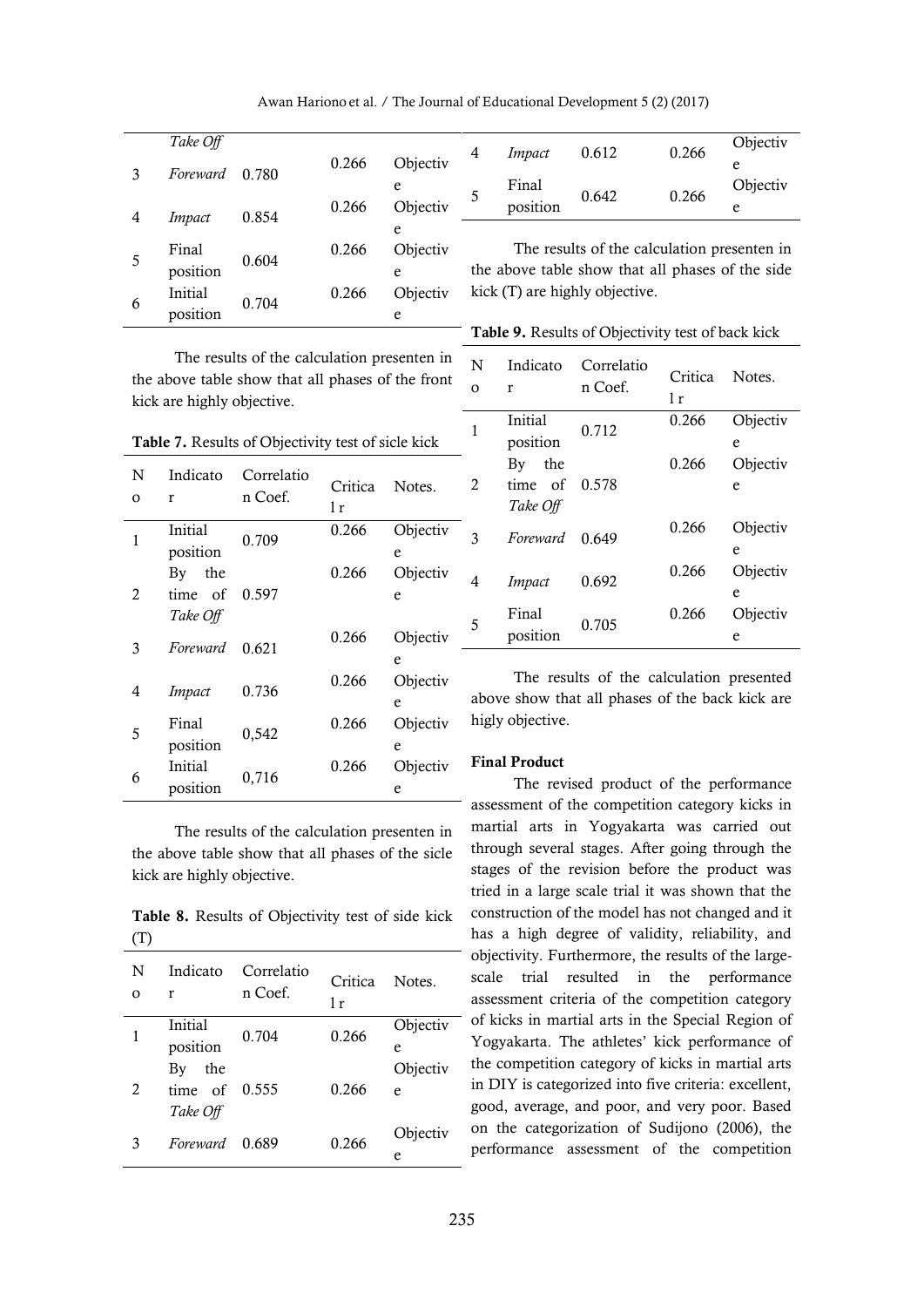category of kick techniques in martial arts in the Special Region of Yogyakarta is as follows.

**Table 10.** Assessment Criteria of Front Kick **Technique** 

| Criteria  | Right   | Left    |
|-----------|---------|---------|
| Very good | >407    | > 398   |
| Good      | 371-406 | 363-397 |
| Average   | 334-370 | 327-362 |
| Poor      | 297-333 | 292-326 |
| Very poor | < 296   | < 291   |

**Table 11.** Assessment Criteria of Crescent Kick Technique

| Criteria  | Right   | Left    |
|-----------|---------|---------|
| Very good | >403    | > 395   |
| Good      | 371-402 | 361-394 |
| Everage   | 339-370 | 327-360 |
| Poor      | 307-338 | 294-326 |
| Very poor | < 306   | < 293   |

**Tabel 12.** Assessment Criteria of Side Kick Technique (T)

| Right   | Left    |
|---------|---------|
| > 356   | > 311   |
| 327-355 | 284-310 |
| 299-326 | 257-283 |
| 270-298 | 230-256 |
| < 269   | < 229   |
|         |         |

**Table 13.** Assessment Criteria of Back Kick Technique

| Criteria  | Right   | Left       |
|-----------|---------|------------|
| Very good | > 326   | > 312      |
| Good      | 299-325 | 288-311    |
| Everage   | 271-298 | 265-287    |
| Poor      | 244-270 | 241-264    |
| Very poor | < 243   | ${}_{240}$ |

#### **Discussion**

The preparation of the performance assessment of the trainees' competition category of kicks in Pencak Silat martial arts in DIY has been developed and validated by experts in the related field, experts in martial arts coaching, and experts in the field of sports biomechanics.

Preparation of the performance assessment has also gone through several stages of research and development. In the beginning, the initial product was made on the basis of needs analysis was further developed and evaluated through the various stages of validation and trial activities. Moreover, at the research stage, a series of trials of the products consisting of a small group trial and then large group trial has been carried out.

The results of the validation from the technical expert and the coaching expert in martial arts are used to revise the early stage of the training, then the result of this revision is used to conduct the trial in a small group. Data - from the result of the small group trial is an input to revise the product. Product revision is used as a preparatory stage for the preparation of the development of the performance assessment of the competition category of kicks in Pencak Silat martial arts in DIY that is tried in large groups. Therefore, the product of the performance assessment the competition category of kicks in Pencak Silat martial arts DIY has gone through various stages of revision in accordance with suggestions from various parties.

The performance assessment of the competition category of kicks in Pencak Silat martial arts in DIY is significant to be used to assess the trainees' capability of applying the kick techniques in martial arts. This is proved by the results of the validity, reliability and objectivity analysis that are relatively high. Therefore, the results of the study confirm the - initial findings of the research observing several martial arts coaches in Yogyakarta. So far, there has been no standard that applied to assess the fighters' ability to implement the competition category of kick techniques. In general, the coach merely assesses them on the basis of observation so that it is highly subjective.

The results of the performance assessment of the competition category of kicks in martial arts also have advantages; among them is that the fighters are able to participate actively in the assessment process so that they do not feel bored and tired. Consequently, the fighters are interested in and excited to learn the kick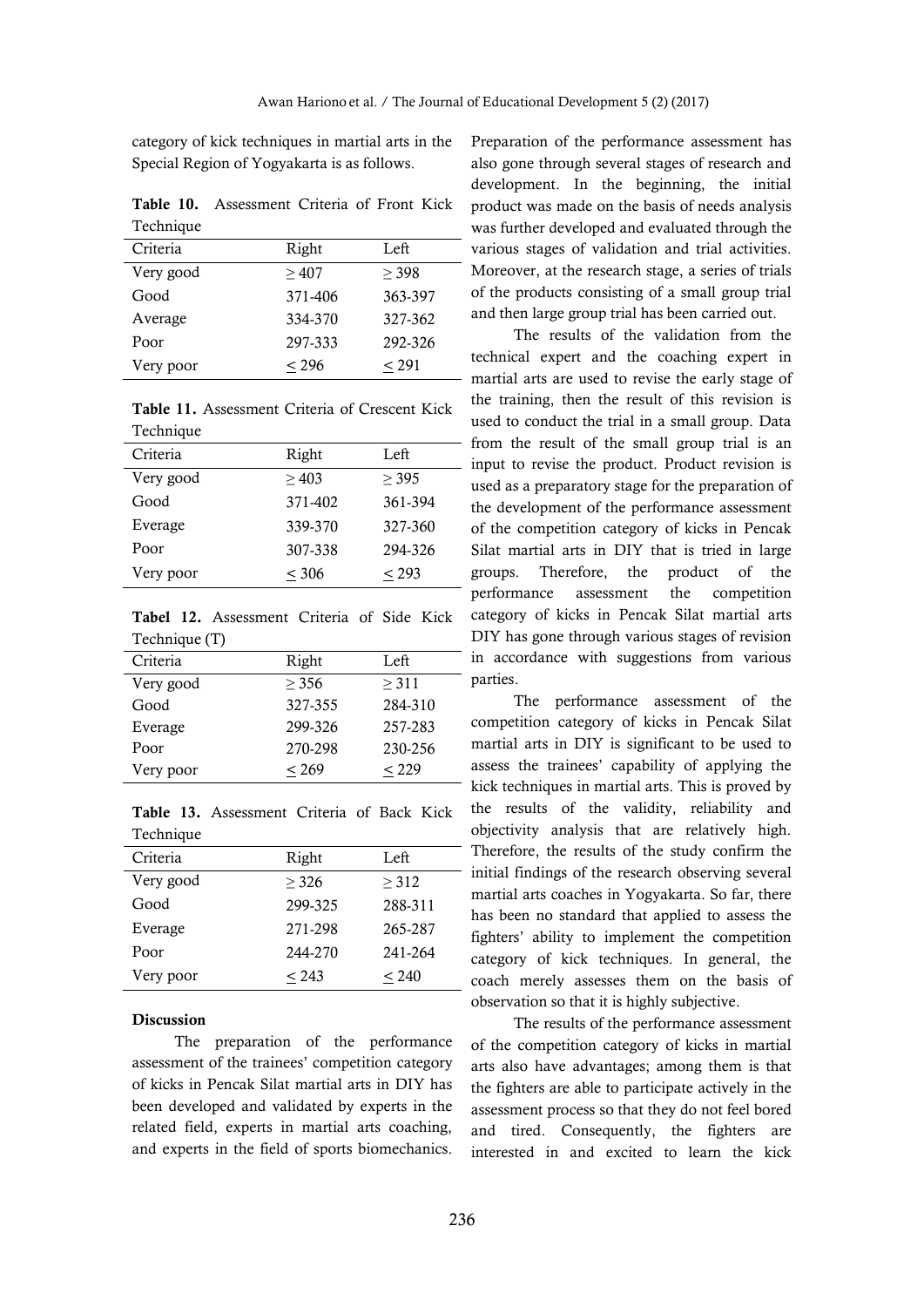techniques. The results of the observation during the implementation of the technique in a large group trial show that the fighters were delighted and excited at the time of the test.

The conducted research also has an impact on improving the ability of the coach to analyze the motion of each individual, every individual has different characteristics so that the coach can appropriately provide treatment as required. The coach should provide appropriate inputs to the fighters through the selection of training methods, materials, and procedures carefully. Besides, the coach should also help the fighters understand the purpose of the motion that will be trained. When giving input, the coach needs to distinguish between information that is related and not to the skills that will be trained. It is in line with the opinion of Hagger and Chatzisarantis (2005, p.15) who suggest not to give too much information that is not essential to the students in learning new skills.

#### **CONCLUSION**

The research results showed that: (1) Performance assessment of the competition category of kicks in Pencak Silat martial arts has been developed. It consists of front kick, crescent kick, side kick, and back kick. (2) The validity of the front kick is 0.968; crescent kick 0.860; side kick (T) 0.893; back kick 0.817. (3) The reliability level of the front kick is  $= 0.911$ ; crescent kick  $r0 = 0.740$ ; side kick (T)  $r0 =$ 0.858; back kick  $r0 = 0814$ . (4) The calculation of objectivity provide the following results. (a) Front kick: the initial position: 0.709, just before take off: 0.739, foreward: 0.780, impact: 0.854, backward: 0.604, and a final position: 0.704; (b) crescent kick: initial position: 0.709, just before take off: 0,597, foreward: 0.621, impact: .736, backward: 0.542, and final position: 0.716; (c) side-kick (T): the initial position: 0.704, just before take off: 0.555, foreward: 0.689, impact: .612, and final position: 0.642; and (d) back kick: the initial position: 0.712, just before take off: 0.578, foreward: 0.649, impact: 0,692, and final position: 0.705.

Based on the results of the product development, suggestions can be presented as follows. (1) The results of the performance assessment of the kicks in Pencak Silat martial arts of the competition category can be utilized to assess the technical capability of Pencak Silat fighters in the province of Yogyakarta because it has been declared as an assessment tool that is valid, reliable, and objective; (2) It should be tested on a larger scale in further studies to determine the assessment standard and the effectiveness of the product; (3) It is necessary to create a software that can directly analyze every performance of the kicks performed by the fighters so that all coaches can administer such a test individually.

### **ACKNOWLEDGEMENT**

I would like to express my most heartfelt and sincere gratitude to Dr. Sulaiman for his encouragement, patience, and invaluable supervision and guidance. His kind, generous, and thoughtful assistance meant a great deal to me in completing this article.

#### **REFERENCES**

- Bartlett, R. (2007). *Introduction to Sports Biomechanics: Analysing Human Movement Patterns. 2nd Edition.* New York: Taylor & Francis.
- Bompa, T. O., & Haff, G. G. (2009). *Periodization: Theory and Methodology of Training. 5th Edition.* Champaign, IL: Human Kinetics. P.O. Box 5076.
- Borg, W. R., & Gall, M. D. (1983). *Educational research (an introduciton). 4th Edition.* New York: Longman.
- Hariyadi, K. S. (2003). *Teknik dasar pencak silat tanding.* Jakarta: PT. Dian Rakyat.
- Hughes, M., & Franks, I. M. (2008). *The Essentials of Performance Analysis.* New York: Routledge Taylor and Francis Group.
- Lubis, J. (2004). *Pencak silat panduan praktis.* Jakarta: PT. Raja Grafindo Persada.